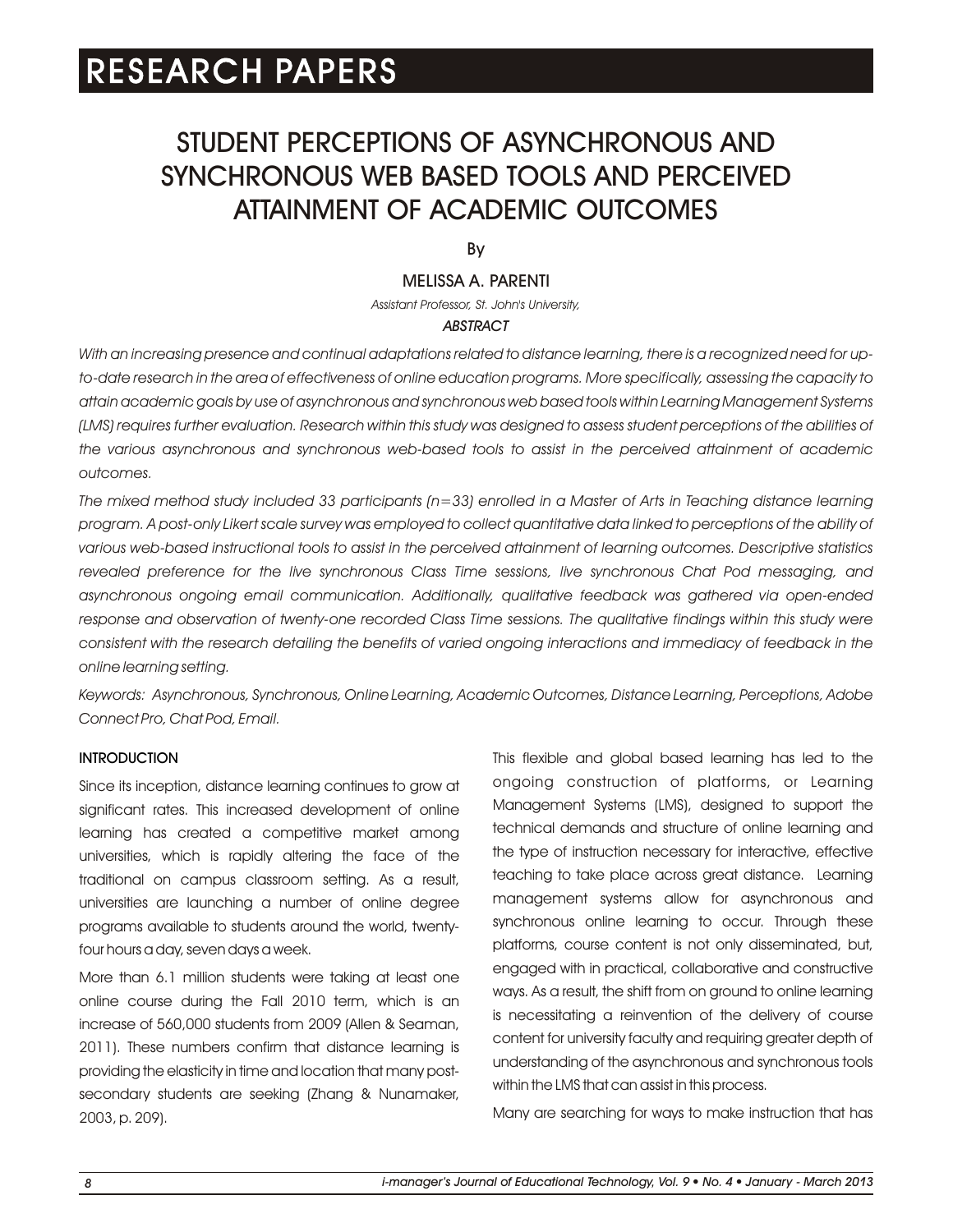proven effective on ground, as promising online. This study has been designed to assist those involved in improving online teaching and learning and emphasizes the delivery of instruction via various asynchronous and synchronous web based tools. More specifically, this study seeks to identify the asynchronous and synchronous web based instructional tools that students perceive as assisting in the attainment of academic learning outcomes in an online learning environment.

#### Transactional Distance Online

This learning from abroad has led many researchers to conceptualize the unique nature of online learning and the results of teaching and learning at a distance. Moore (1993) provides an intricate understanding of the nature of this type of learning in his theory of transactional distance. He argues that when learning takes place online, there is a transactional distance, or a separation and a psychological and communications space to be crossed (Moore, 1993, p. 22). He asserts that, although this space exists, it can be controlled, is not absolute, and varies greatly from one distance education program to another (Moore, 1993, p. 23).

Moore (1993) suggests that such space can be bridged by communications medium associated with the distance education program. Asynchronous and synchronous web based tools are examples of such medium. Specifically, he notes, each communication medium has a direct impact on the extent and quality of dialogue between instructors and learners (Moore, 1993, p. 24). The level of dialogue, by way of the learning management system and web based tools, becomes the essential component in minimizing what he refers to as transactional distance.

Moore (1993) cautions, though, that in order to accomplish this minimization of communications and psychological distance it is necessary for the instructor to select the appropriate medium to allow for adequate class interaction (p. 30). This requires a change in the traditional role of teacher, as the instructor must now possess greater understanding of the capacity of various technological tools or medium and those best suited for accomplishing each learning task (Moore, 1993, p. 28). As a result, research and training related to use of the various asynchronous and synchronous web based tools to accomplish learning tasks and deplete transactional distance becomes essential.

### The Relationship Between Technology and Presence in Online Learning

The necessary dialogue and interaction between learners and instructors online described by Moore (1993) is similar to the vision shared by Garrison, Anderson, and Archer (2000), as well. Garrison et al. (2000) suggest that distance learning environments require three elements when educational transactions or interaction occur (p. 87). These elements include, social presence, cognitive presence, and teaching presence (Garrison et al., 2000, p. 88). First, social presence is defined as the ability of participants to project their personal qualities into the learning community (Garrison et al., 2000, p. 89). Cognitive presence is the ability to construct meaning via ongoing communication (Garrision et al., 2000, p. 89). Sense of puzzlement, information exchange, connection and application of new ideas are all considered indicators of cognitive presence (Garrision et al., 2000, p. 89). Finally, the third of the elements, teaching presence, includes two functions. The first function is the design, organization and presentation of course content (Garrision et al., 2000, p. 90). The second function of teaching presence is rooted in the capacity to facilitate learning (Garrision et al., 2000, p. 90). Garrison et al. (2000) suggest that teaching presence is critical in maintaining a balance between cognitive and social issues aligned to achieve the desired academic outcomes (Garrision et al., 2000, p. 101). Garrison et al. (2000) assert that these three areas are necessary in achieving a successful online higher education experience (p. 87).

#### Interaction in the Online Learning Setting

This social, cognitive, and teaching presence can be supported through various interactions that encourage learning in an online setting. Specifically, Moore (1993) notes that there are three dominant forms of interaction present within successful distance education programs. These three levels of interaction include learner-content, learner-instructor, and learner-learner (Moore, 1993, p. 19). Leaner-content interaction is a hallmark of education and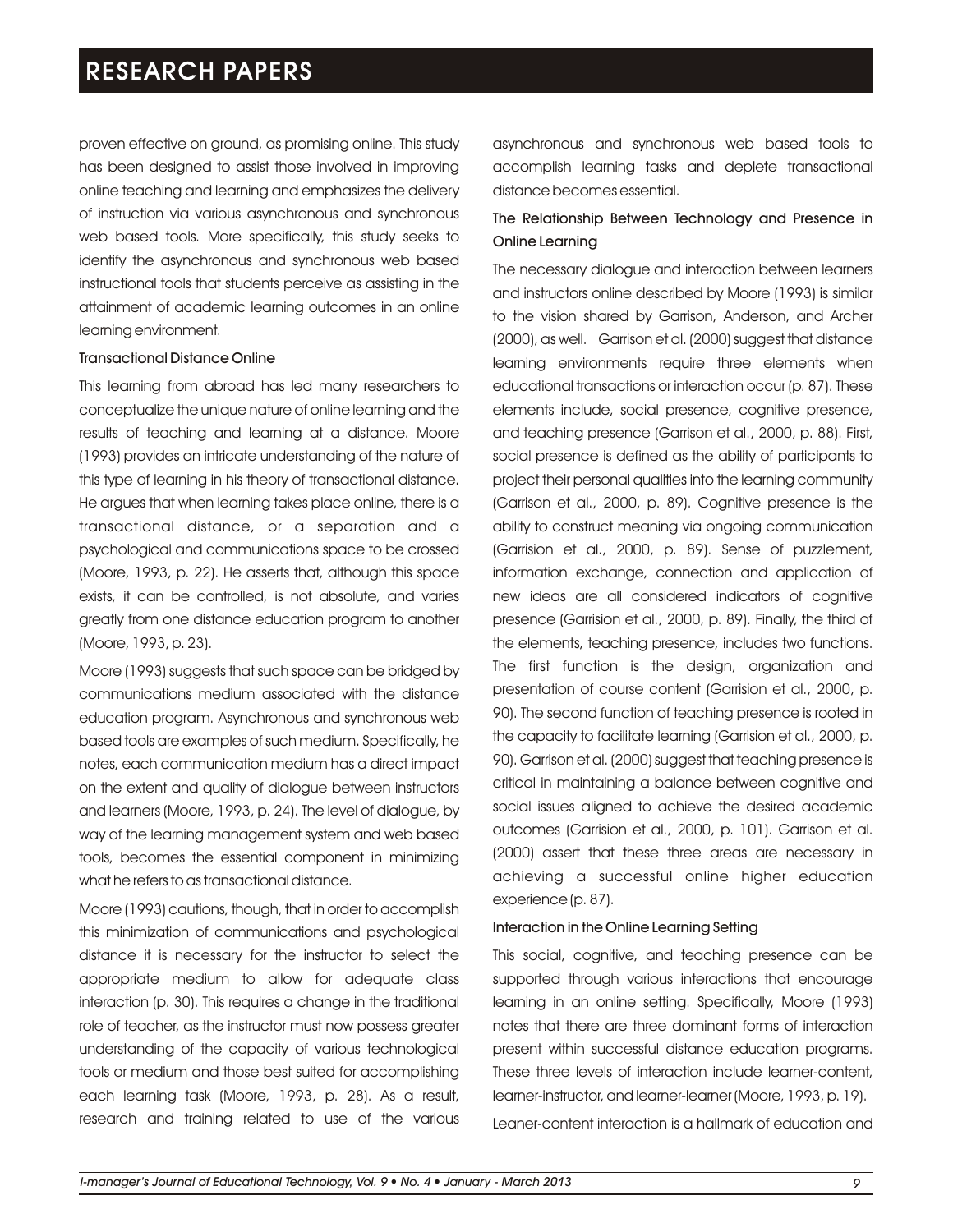occurs when the learner is processing the content that was presented. This content was formerly available only through, what Moore refers to as, didactic text (Moore, 1993, p. 20). Vehicles for transmitting content online have since expanded and include live synchronous web-based conferencing, videos and other technological routes for delivering information.

Learner-instructor interaction includes both the learner and the expert or presenter of the content (Moore, 1993, p. 20). Moore (1993) notes that many consider this a critical opportunity for distance educators to achieve an on campus feel in an online setting (p. 20). It is during this learner-instructor interaction when instructors provide new information or demonstrations of the skill.

Learner to learner interaction is the third type of interaction. During this interaction, learners engage with one another with or without the moderating presence of the instructor. This reciprocal experience requires that the students not only develop their expertise, but also are given an opportunity for it to be challenged (Moore, 1993, p. 23).

Swan (2002) also reinforces the importance of interaction in the online learning setting and links such practice to students' perceptions of satisfaction and learning. Similar to Moore (1993), her study notes three factors that have a positive influence on student perception of satisfaction and learning online. These factors include: interaction with course content, interaction with course instructors, and interaction among course participants (Swan, 2002, p. 44). Swan (2002) additionally notes that these interactions allow for an increased social presence, as associated with Garrison, et al. (2000) and provide the benefits of immediacy behaviors, as well (p. 42).

In addition to Moore (1993) and Swan's (2002) work in the area of interaction, Hillman, Willis, and Gunawardena (1994) argue that there is a fourth interaction that must be considered within distance education programs. This interaction is based on the learner and their interaction with the technology (Hillman et al., 1994, p. 30). Thus, Hillman et al. (1994) introduce learner-interface interaction (p. 33). Learner-interface interaction can be defined as, "interaction with technological medium in order to interact with the content, instructor, and other learners" (Hillman et

#### al., 1994, p. 33).

Hillman et al. (1994) suggest that successful learnerinterface interaction is reliant upon the understanding of the procedures associated with implementation of the interface, and also knowledge of how each specific technology assists in attaining positive outcomes (p. 34). They caution that this in-depth understanding of the technology and its ability to aid learners can be inhibiting if limited. The learner who is less skilled in interacting with the technology is found dedicating their cognitive resources toward the medium and has less mental space to process the content (Hillman et al., 1994, p. 35).

Overall, transactional distance as described by Moore (1993), can be lessened by increasing social, cognitive and teaching presence within a variety of interactive experiences. Web based asynchronous or synchronous tools allow for this presence to be increased and for meaningful interactions to occur. For this reason, adequate knowledge of the various tools within learning management systems used to limit transactional distance becomes essential. Additionally, understanding which web based tools best assist learners in their perceived attainment of academic outcomes becomes critical, as well. This study seeks to answer the following research question: Which asynchronous and synchronous web based instructional tools do students perceive as assisting in the attainment of academic learning outcomes?

#### **Setting**

This mixed methods study was conducted in collaboration with a large urban research university located in southern California during the Fall 2011 semester. Specifically, the data was collected from the online Master of Arts in Teaching program affiliated with the university's school of education. The Master of Arts in Teaching utilizes a learning management system comprised of both synchronous and asynchronous tools developed by a for-profit, educational technology partner that supplies the school of education with the Learning Management System used by all students and faculty within the program. Courses within the LMS meet both asynchronously via tools such as email and discussion threads, as well as synchronously during live face to face weekly two hour Class Time audio video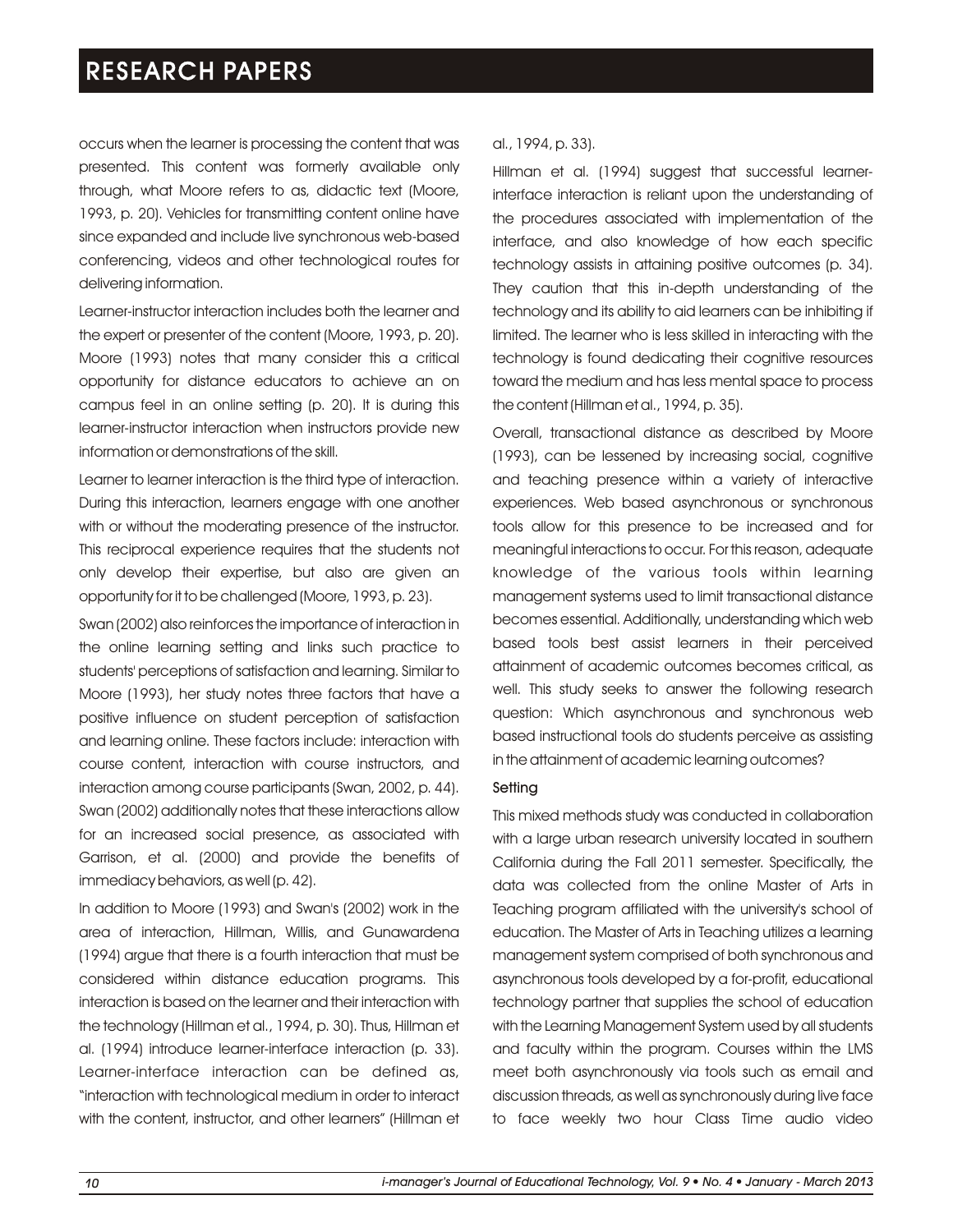conferencing sessions powered by Adobe Connect Pro.

#### **Participants**

This study was designed to uncover student perceptions of the web-based learning tools that offer the greatest capability of assisting in the perceived attainment of learning outcomes related to online coursework. The participants within the study were students associated with a Master of Arts in Teaching online graduate degree program. This population included students enrolled in three courses. All students within the three courses were participants within the observation portion of study, which included viewing of recorded sessions of weekly live face to face synchronous Class Time audio video conference meetings. Participation within the electronic post-only survey segment of the study was voluntary.

There were a total of 33 participants ( $n = 33$ ). This population included 23 females, 9 males and 1 not reported of which 48% were elementary majors and another 48% secondary majors within the Master of Arts in Teaching program. Due to the online nature of the program, the participant population was comprised of students throughout the United States and internationally. This included the following description of residence: 3% international, 3% Midwest, 3% southeast, 6% mid-Atlantic, 9% northeast, 18% northwest and 52% from the southwestern portion of the United States.

Differences existed in the amount of experience in online education participants had attained prior to enrolling within the Master of Arts in Teaching. Specifically, 21% had taken online course work prior to the Master of Arts in Teaching, while 76% had not. The number of technology preparedness trainings the population experienced varied from 1 through 5. 61% attended one training related to the LMS and technology associated with the Master of Arts in Teaching. Another 18% reported enlisting in two trainings. 6% attended three trainings, 3% four trainings, and 3% five trainings.

The amount of online experience within the Master of Arts in Teaching program differed, as well. Participants were at various stages within the graduate program. 42% of participants had completed three Master of Arts in Teaching courses at the time of the study. 30% of

participants had taken six previous Master of Arts in Teaching courses, leaving 15% with two completed Master of Arts in Teaching courses, 6% nine courses, and 3% one Master of Arts in Teaching completed course.

#### **Instruments**

In efforts to gather data regarding student perceptions of the effectiveness of the web based learning tools, a quantitative 5-point Likert survey was used to assess the value of each tool to assist in the perceived attainment of academic learning outcomes. This post-only survey was administered electronically to student participants upon the commencement of the Fall 2011 semester.

All of the available tools were included within the survey, yet it is important to note that only select tools were utilized or deemed essential within the course structure of each of the three courses in this study (Table 1). Decisions related to tool use were based on the individual instructor or course lead.

In addition to the quantitative Likert scale measure, a qualitative portion of open-ended stems was also included in the survey. These stems asked participants to share additional insights about the various tools. Specifically, these items were enacted to gather free response regarding student justification of their perception of the various web based learning tools in attaining the academic outcomes. Here, students were able to detail why or why not the various tools were helpful in achieving learning goals.

| Tool                  | Course X  | Course Y  | Course Z  |
|-----------------------|-----------|-----------|-----------|
| <b>Breakout Rooms</b> | Yes       | Yes       | Yes       |
| Chat Pod              | Yes       | Yes       | Yes       |
| Class Time            | Yes       | Yes       | Yes       |
| Community             | Yes       | Yes       | Yes       |
| Course Wall           | Yes       | Yes       | Yes       |
| Drag and Drop         | <b>No</b> | <b>No</b> | Yes       |
| Email                 | Yes       | Yes       | Yes       |
| Flipbook              | <b>No</b> | Yes       | <b>No</b> |
| Forum                 | Yes       | Yes       | Yes       |
| <b>Notes</b>          | Yes       | Yes       | Yes       |
| Office Hours          | Yes       | Yes       | Yes       |
| Overview              | Yes       | Yes       | <b>No</b> |
| Polling               | Yes       | Yes       | Yes       |
| Portfolio             | Yes       | Yes       | <b>No</b> |
| Share Pod             | Yes       | Yes       | Yes       |
| Whiteboard            | <b>No</b> | <b>No</b> | <b>No</b> |
| Video                 | Yes       | Yes       | Yes       |

Table 1. Tool Utilization By Course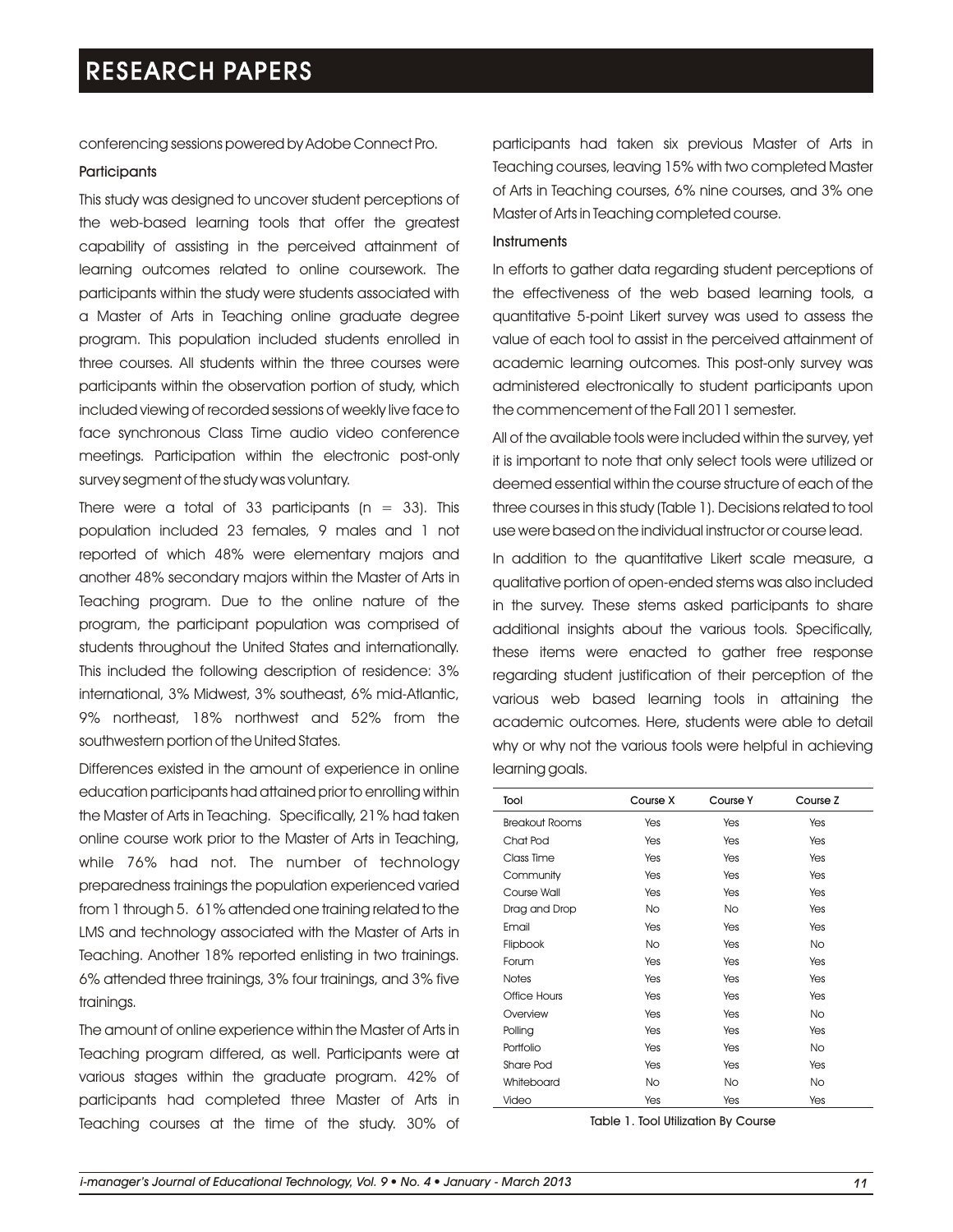Additionally, in efforts to triangulate the data, an observation protocol was utilized. Qualitative data was collected using the protocol. This qualitative data was based on all student feedback pertaining to the asynchronous and synchronous tools. The protocol was applied to all pre-recorded face to face synchronous Class Time audio video conference sessions of the three courses. Implementation of the observation protocol took place at the close of the semester, as well.

### Findings

Descriptive statistics (Table 2) were employed to uncover students' overall perceptions of various asynchronous and synchronous tools' abilities to assist in the perceived attainment of academic learning outcomes. Here, data from the Likert scale survey revealed the top three preferred tools. These tools were Class Time, Chat Pod, and Email with means of 4.68, 4.63 and 4.52 respectively on a 5 point Likert scale.

#### **Discussion**

Garrison, et al. (2000) reinforces the tremendous value of presence in distance learning. Specifically, he reminds those involved in online learning of the importance of social, cognitive, and teaching presence (p. 87). The synchronous Class Time audio video conferencing tool found within the Master of Arts in Teaching program, powered by Adobe Connect Pro, not only allows for a visual presence when separated by distance, but also for such social, cognitive, and teaching presence to exist. Students interact with one another, with course content, and the instructor in a live face to face audio video conference. Similar in nature to Skype or other teleconferencing tools, Class Time, allows for students to feel as though they attend class for two hours each week, despite geographical separation. As one student noted, "It was like being in a real classroom."

Additionally, Class Time allows for immediacy of teacher and peer feedback supported by Swan (2002). As Park and Bonk (2007) describe, "Of the advantages of synchronous interaction, teacher immediacy and dynamic interaction are highlighted by researchers as elements benefitting students who work in different times and locations" (p. 308). "You could see the teacher and have your questions

| Tool                        | N  | Minimum        | Maximum | Mean | Std. Deviation |
|-----------------------------|----|----------------|---------|------|----------------|
| Class Time<br>(synchronous) | 28 | 3              | 5       | 4.68 | .723           |
| Chat Pod<br>(synchronous)   | 30 | $\overline{2}$ | 5       | 4.63 | .669           |
| Email                       | 27 | 3              | 5       | 4.52 | .700           |
| (asynchronous)              |    |                |         |      |                |
| Overview                    | 25 | 3              | 5       | 4.44 | .712           |
| (asynchronous)              |    |                |         |      |                |
| <b>Notes</b>                | 25 | 3              | 5       | 4.40 | .707           |
| (synchronous)               |    |                |         |      |                |
| Share Pod                   | 25 | 3              | 5       | 4.36 | .638           |
| (synchronous)               |    |                |         |      |                |
| Video - University          | 21 | 3              | 5       | 4.33 | .658           |
| (asynchronous)              |    |                |         |      |                |
| <b>Breakout Rooms</b>       | 31 | 3              | 5       | 4.32 | .653           |
| (synchronous)               |    |                |         |      |                |
| Video - Other               | 21 | 3              | 5       | 4.19 | .750           |
| (asynchronous)              |    |                |         |      |                |
| Course Wall                 | 27 | 3              | 5       | 4.19 | .736           |
| (asynchronous)              |    |                |         |      |                |
| Forum                       | 28 | $\overline{2}$ | 5       | 4.07 | .940           |
| (asynchronous)              |    |                |         |      |                |
| <b>Office Hours</b>         | 26 | $\overline{2}$ | 5       | 4.00 | .938           |
| (synchronous)               |    |                |         |      |                |
| Portfolio                   | 25 | $\overline{2}$ | 5       | 3.92 | .909           |
| (asynchronous)              |    |                |         |      |                |
| Polling                     | 23 | 3              | 5       | 3.87 | .694           |
| (synchronous)               |    |                |         |      |                |
| Flipbook                    | 11 | 2              | 5       | 3.82 | .982           |
| (asynchronous)              |    |                |         |      |                |
| Whiteboard                  | 14 | 3              | 5       | 3.79 | .802           |
| (synchronous)               |    |                |         |      |                |
| Drag and Drop               | 18 | 3              | 5       | 3.78 | .878           |
| (synchronous)               | 20 | 2              | 5       | 3.50 | 1.051          |
| Community                   |    |                |         |      |                |
| (asynchronous)              |    |                |         |      |                |

#### Table 2. Descriptive Statistics – Asynchronous and Synchronous Tools

answered immediately", one student notes. Another student confirms, "Being able to ask questions and clarify information on the spot is very helpful to me understanding material in the class".

Overall, Class Time provides a vital vehicle for distance learning interaction. Here, we are reminded of Moore's (1993) work reinforcing the importance of this interaction defined more specifically as, learner-content, learnerinstructor and learner-learner interaction (p. 20). Each of these interactions are clearly supported through weekly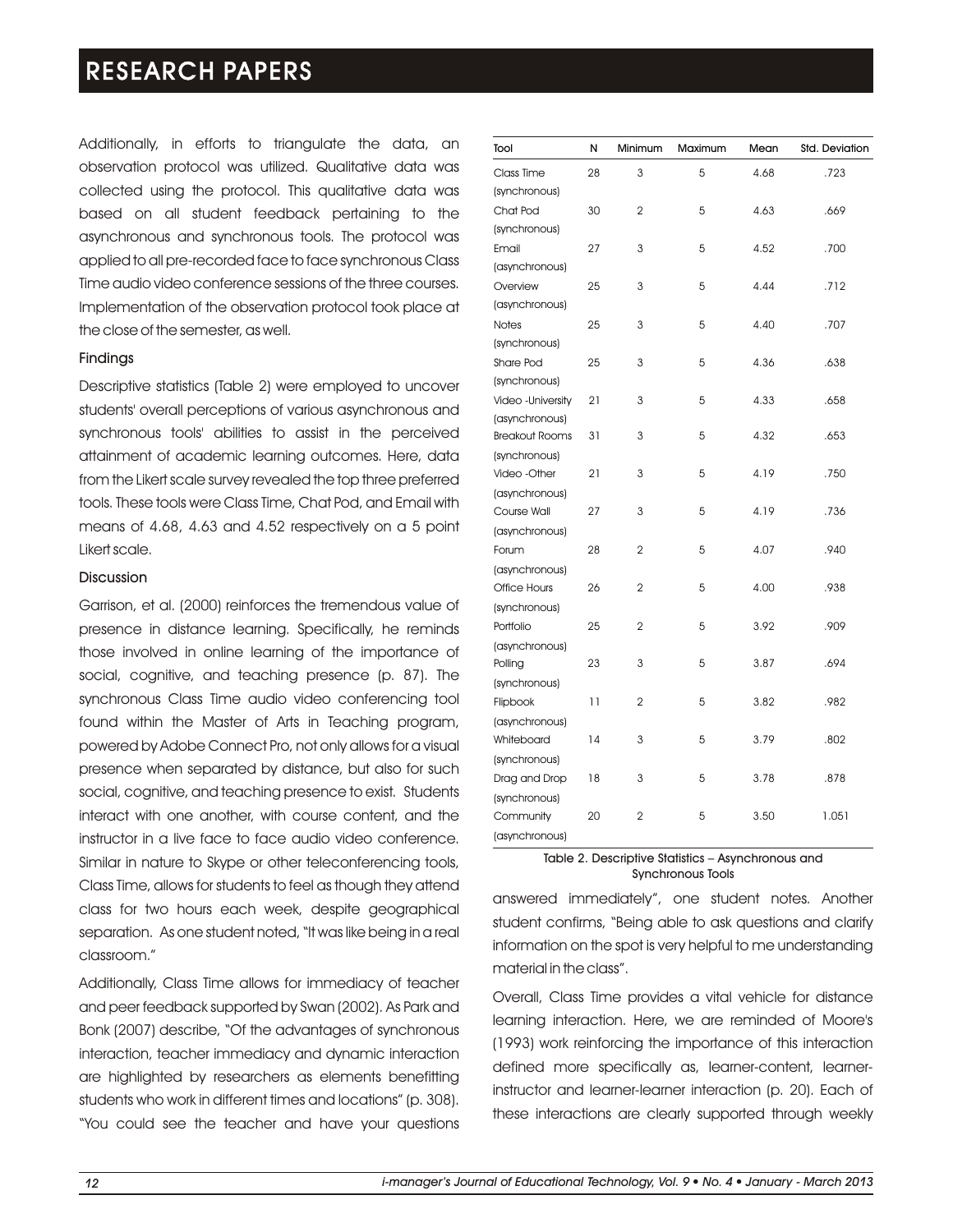Class Time meetings. When meeting synchronously as a class, students are able to receive and question new content, see and speak with their instructor, and interact with their peers, as well. These interactions have proven positive via the descriptive statistics presented within this study and with comparable research, as well. Swan (2002) asserts, "students who rated their level of activity as high, also reported significantly higher levels of course satisfaction and significantly higher levels of perceived learning" (p. 30).

The Chat Pod was another tool rated highly for assisting in the perceived attainment of learning outcomes. Similar to instant messaging tools, here, students are provided with the opportunity to post various synchronous written responses to questions posed by the instructor and other messages in an identifiable box that appears on the screen during the live synchronous Class Time session. Many students noted the use of the Chat Pod as allowing for additional clarification and minimal interruption during class. One student stated, "It creates side dialogue which creates a more academic atmosphere without interrupting instruction." Another student shared, "The chat pod was very useful in continuing a discussion without disrupting class." As Gibbons and Wentworth (2001) note, "dialogue is at the methodological heart of the online learning program." One student confirmed this theory and stated, "It helped to keep the dialogue going." Another noted, "I felt like the chat pod helped to stimulate class discussions and keep them going." Hence, dialogue and continual interaction are, again, observed. Arbaugh (2001) reiterates, "the more learners perceive interaction with others, the higher the e-learning satisfaction."

Finally, email was the third tool ranked favorably for assisting in the perceived attainment of academic learning outcomes. As one student noted, "Email is a must!" Checkering and Ehrmann (1996) support this claim, as they encourage seven principles of effective online learning. Specifically, one of these seven principles notes the importance of ongoing interaction inside, as well as outside of the online classroom.

One reliable route for this out-of-class interaction, or communication, is email. Although it began as an essential asynchronous tool at the onset of distance learning, it continues to remain a very valuable tool within some of the more advanced learning management systems and online programs. Email has been referenced as crucial in clarification or delivery of additional content. One student noted, "I was able to obtain information and share information utilizing email outside of class." This delivery of additional material is often essential in deepening the learning of content and also allows for the instructor to gather necessary feedback and material from students, as well. Swan (2001) reminds us of the importance of ongoing email communication as she finds, "students who do not have adequate access to their instructors feel they learn less and are less satisfied with their courses" (p. 316).

#### Conclusion

The findings within this study revealed those asynchronous and synchronous web based tools that students perceive as most useful in assisting in the attainment of academic outcomes in the online learning setting. The data that resulted highlighted the role of interaction in online learning environments, as those tools rated most favorably allowed for increased interaction between learner and instructor, learner and other learners, learner and content, and learner and technology interface. The strength of these interactions was specifically enhanced by two synchronous tools, Class Time and Chat Pod, as well as one asynchronous tool, email. These tools not only provided a productive forum for interaction, but also enabled a significant amount of social, cognitive, and teaching presence, as well. The research revealed that asynchronous and synchronous tools can help limit the amount of transactional distance defined by Moore (1993) and, as a result, increase student perception of the tools' abilities to assist in the attainment of academic outcomes when learning online.

#### References

[1]. Allen, I.E., & Seaman, J. (2011). *Going the Distance: Online Education in the United States*. Wellesley, MA: Babson Survey Research Group.

[2]. Arbaugh, J.B. (2001). How instructor immediacy behaviors affect student satisfaction and learning in webbased courses. *Business Communication Quarterly, 64*,